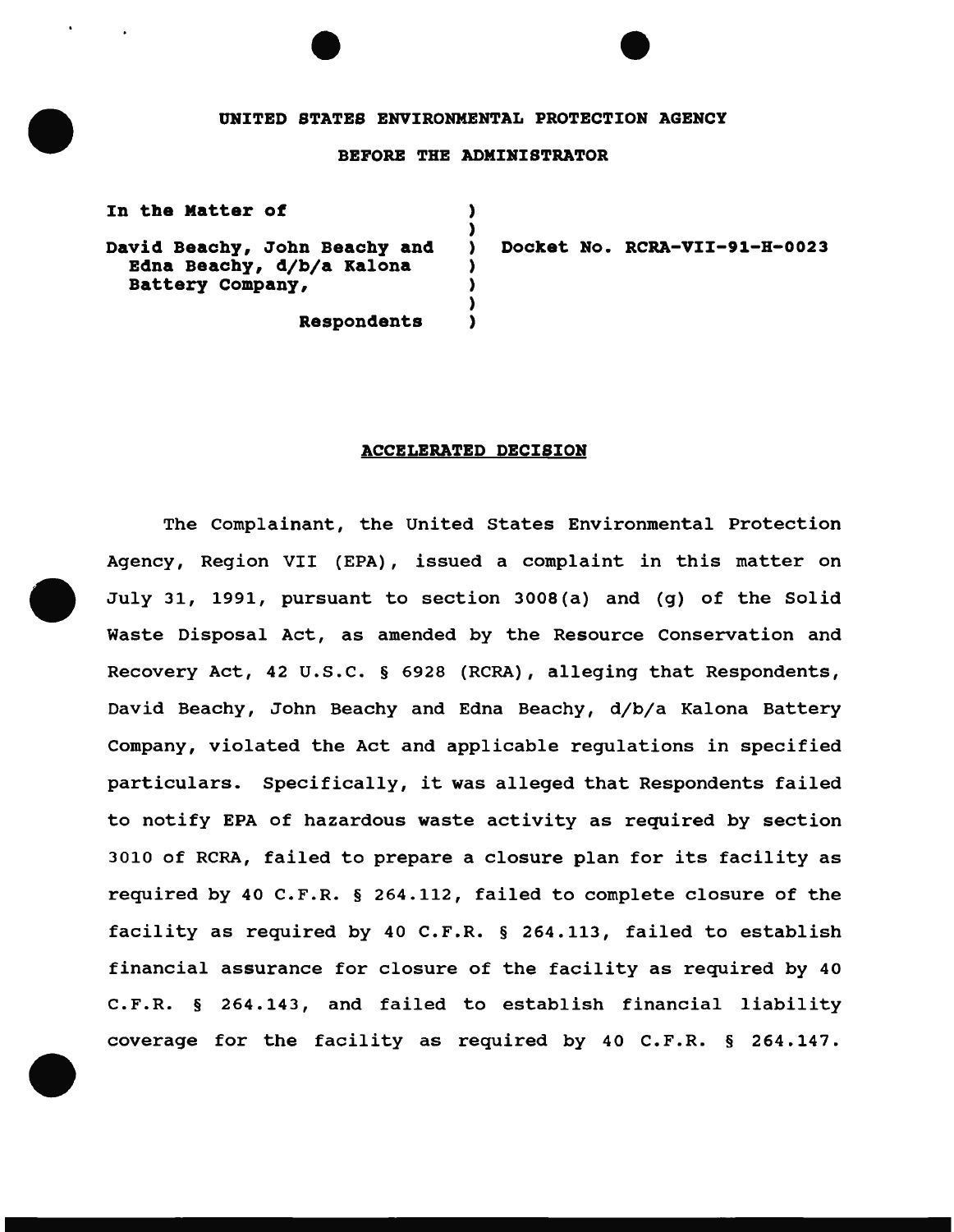Complainant proposed a compliance order and penalty of \$331,418 for the alleged violations.

Respondents answered the complaint, denying the violations, contesting the appropriateness of the penalty and proposed compliance order and requesting a hearing. The parties each filed pre-hearing exchanges by January 30, 1992.

Under date of April 24, 1992, Complainant filed a motion for accelerated decision on the issue of Respondents' liability for the alleged violations. As a consequence of Respondents' claim and supporting evidence that they were financially unable to pay the proposed penalty, the parties have stipulated to a penalty in the amount of \$500. The stipulation was filed on April 24, 1992. Complainant's correspondence dated July 13, 1992, states that the only issue remaining for resolution in this matter is the question of liability. Respondents have not submitted any response to Complainant's motion.

Technically, Complainant's motion may be granted on the basis of Respondents' failure to oppose the granting of the motion. The Rules of Practice, 40 C.P.R. Part 22, provide, "If no response [to a motion] is filed within the designated period [10 days after service of the motion, unless additional time was allowed], the parties may be deemed to have waived any objection to the granting of the motion." 40 C.P.R. § 22.16(b).

However, a finding of liability on the motion for partial accelerated decision will dispose of the entire proceeding, because the only issue remaining is that of liability. The issue of amount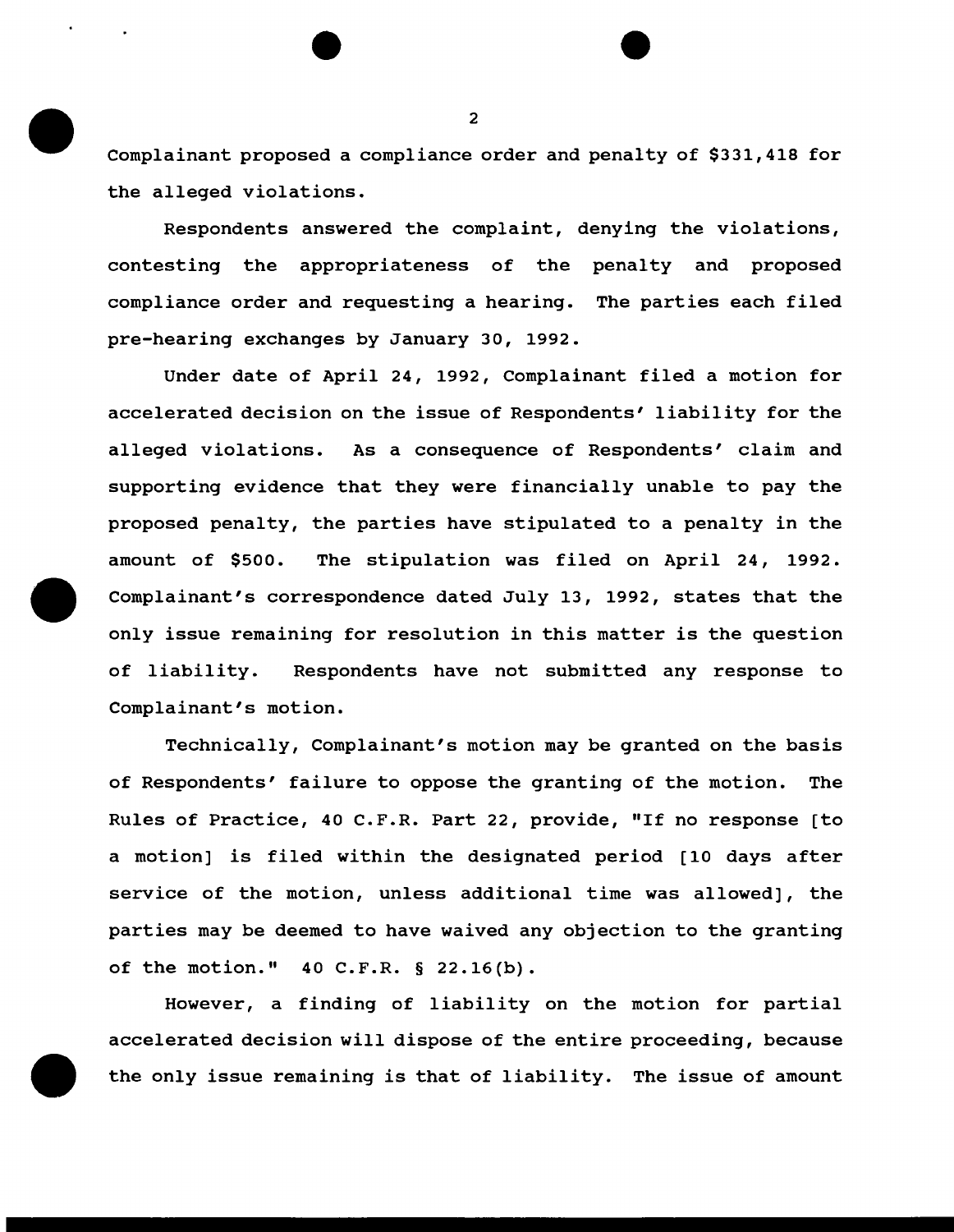of penalty has been resolved by the parties and Complainant has not pressed its request for issuance of the compliance order proposed in the complaint. $1/2$  In view of the significance of ruling on Complainant's motion, it will be reviewed on the merits.

By way of background, Respondents owned and operated a battery renovation business on a farm (facility or site) of approximately 80 acres near Kalona, Johnson County, Iowa. On May 2, 1988, EPA inspectors conducted a RCRA compliance evaluation inspection of the facility. Mr. John Beachy informed the inspectors that his battery business was basically no longer operating. The inspectors reported that over 2000 spent lead-acid batteries, some of which were sawed apart and some of which were intact, were stored in different locations on the property. A pile of lead melting residue was observed at the site. It was also reported that Mr. Beachy was asked, and that he responded in the negative, whether he had addressed RCRA regulatory requirements including a closure plan and financial requirements. A Notice of Violation for failure to make a hazardous waste determination on the lead melting residue pile was left with Mr. Beachy, who later reported that all

 $1$  Respondents' facility was referred to the Superfund program, according to Complainant's memorandum in support of motion for partial accelerated decision (hereinafter "motion") at 6.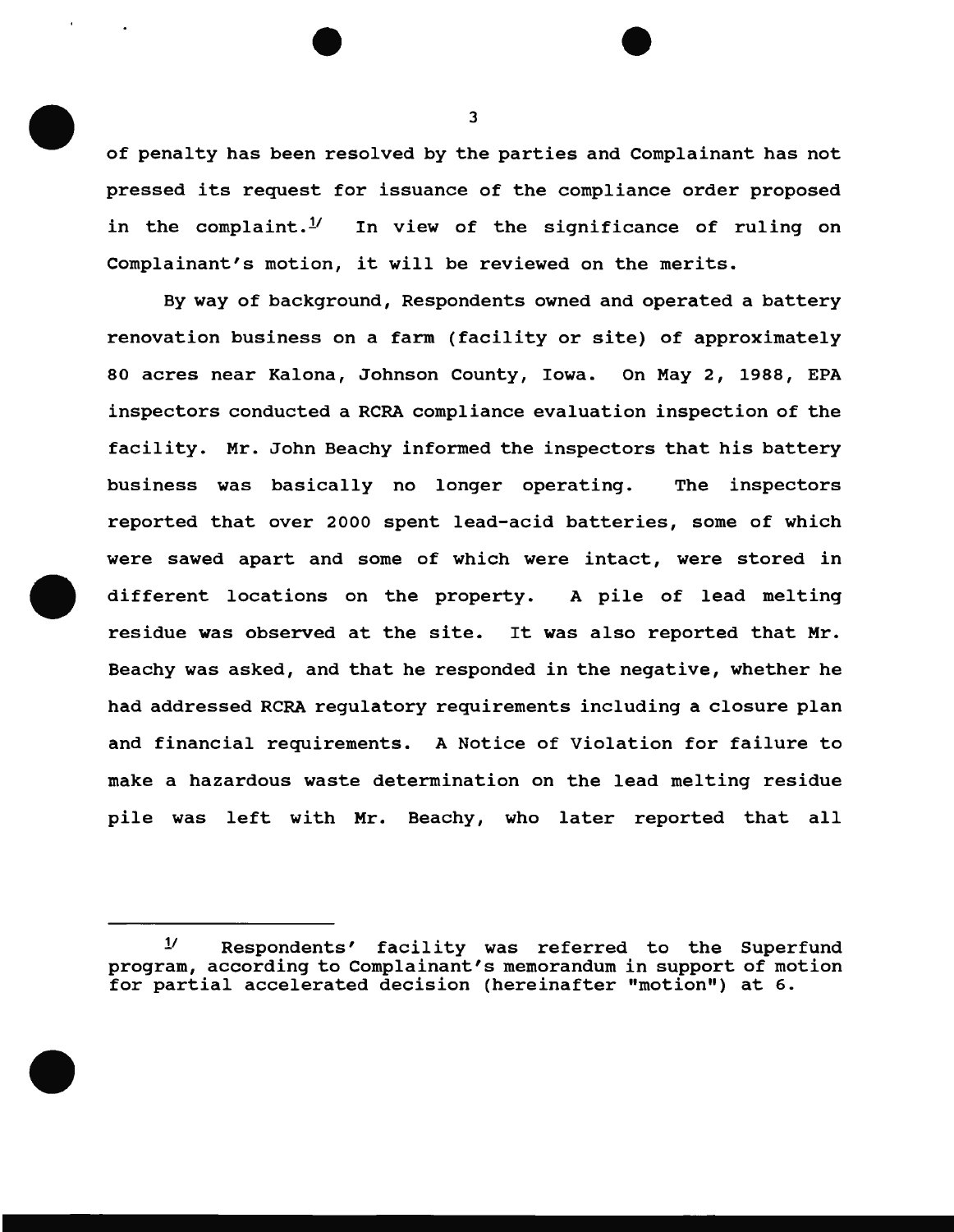batteries and related residues had been removed form the site. (Complainant's pre-hearing exchange, Exhibits 1, 3).<sup>2/</sup>

On January 10, 1991, David Beachy visited EPA's Region VII office and met with Complainant's counsel and other EPA officials and discussed this case (Exhibit 22). A RCRA sampling inspection was performed at the site on March 14, 1991. The site was found to be abandoned and the batteries had been removed from the property, but battery debris including lead oxide covered battery grids, lead bars and small lead chips were observed on the site. The inspection report concluded that lead levels in soil samples from former operating areas of the site were much higher than in background soil samples, and that cadmium levels were slightly elevated (Exhibit 3).

In its motion, Complainant asserts that there exist no genuine issues of material fact with respect to Respondents' liability for the alleged violations, and that Complainant is entitled to judgment as a matter of law.

In their answer  $(\P 2)$ , Respondents admit operating a battery reclamation facility, admit that some batteries were repaired, recharged, and sold, and that some batteries were melted for scrap lead. Respondents also state in their pre-hearing exchange statement (¶ 5) that they "purchased and renovated used batteries."

Respondents deny that the statutory and regulatory provisions cited in the complaint apply to them on the basis that they did not



 $1/2$  The Complainant's exhibits submitted with its pre-hearing exchange will hereinafter be referred to as "Exhibit" followed by the numerical designation assigned by the Complainant.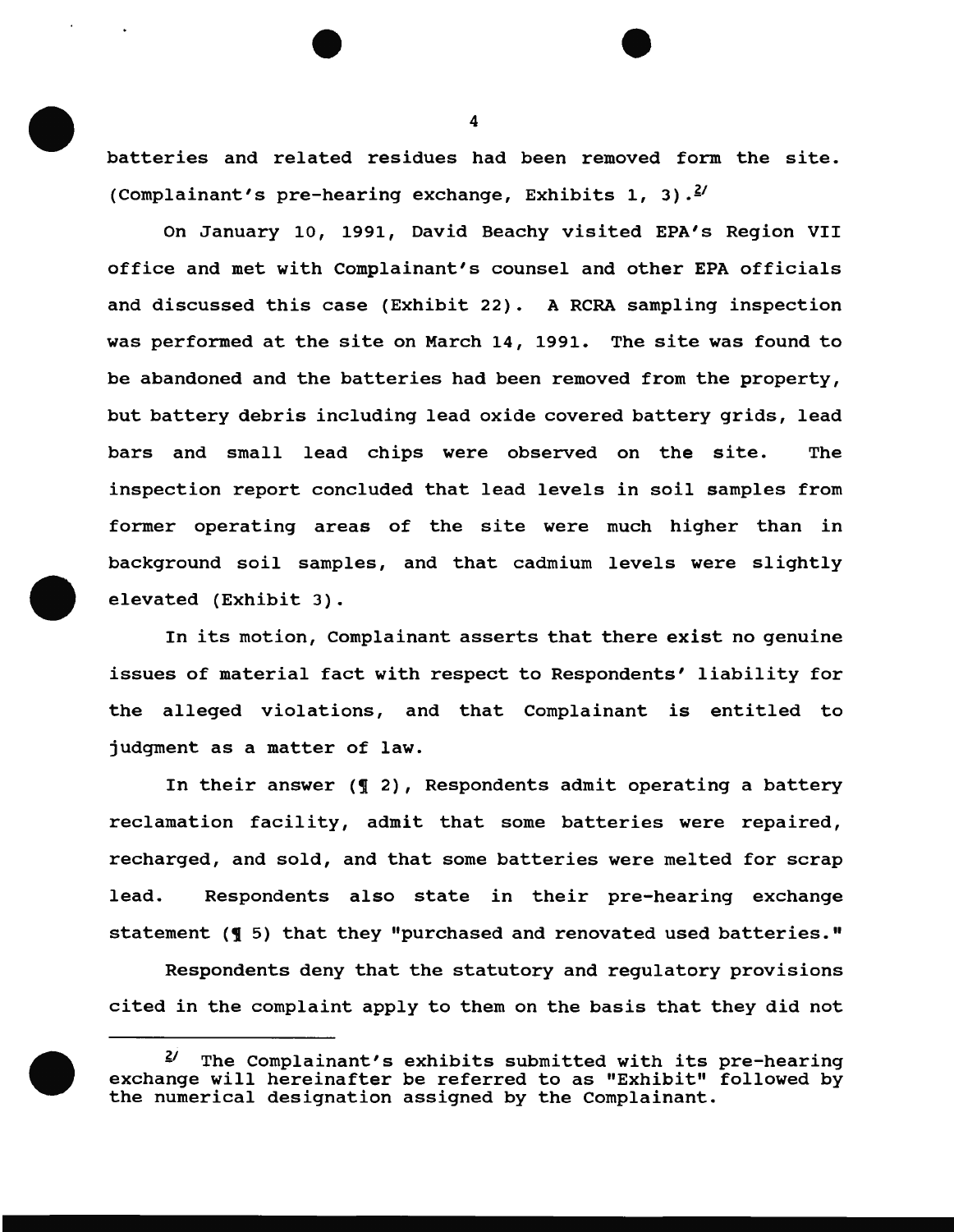store batteries within the meaning of the applicable statutory provisions (Answer  $\sqrt{q}$  2, Respondents' pre-hearing exchange  $\sqrt{q}$  5). In their pre-hearing statement  $(4, 5)$ , Respondents explain that "the site was not designated as a storage site," but that while determining whether the used batteries could be renovated, batteries were "stacked in and near a farm building for a short period of time." Respondents add that they were ignorant of any government regulations in connection with battery renovation during the time that they purchased and renovated used batteries.

Section 3010 of RCRA and the regulatory requirements at issue, Part 264 of the federal solid and hazardous waste regulations, apply to owners and operators of all facilities which treat, store, or dispose of hazardous waste, except as provided otherwise. 40 C.F.R. § 264.1. "Facility" means "all contiguous land, and structures ... used for treating, storing, or disposing of hazardous waste." 40 C.F.R. § 260.10. "Storage" is defined in the regulations as "the holding of hazardous waste for a temporary period, at the end of which the hazardous waste is treated, disposed of, or stored elsewhere." Id. "Storage" is defined in the statute, section  $1004(33)$ , 42 U.S.C. § 6903, as "the containment of hazardous waste, either on a temporary basis or for a period of years, in such a manner as to not constitute disposal of such hazardous waste."

Complainant asserts that Respondents are subject to the notification requirement of RCRA section 3010 and to the regulatory requirements set forth in 40 C.F.R. Part 264 by virtue of the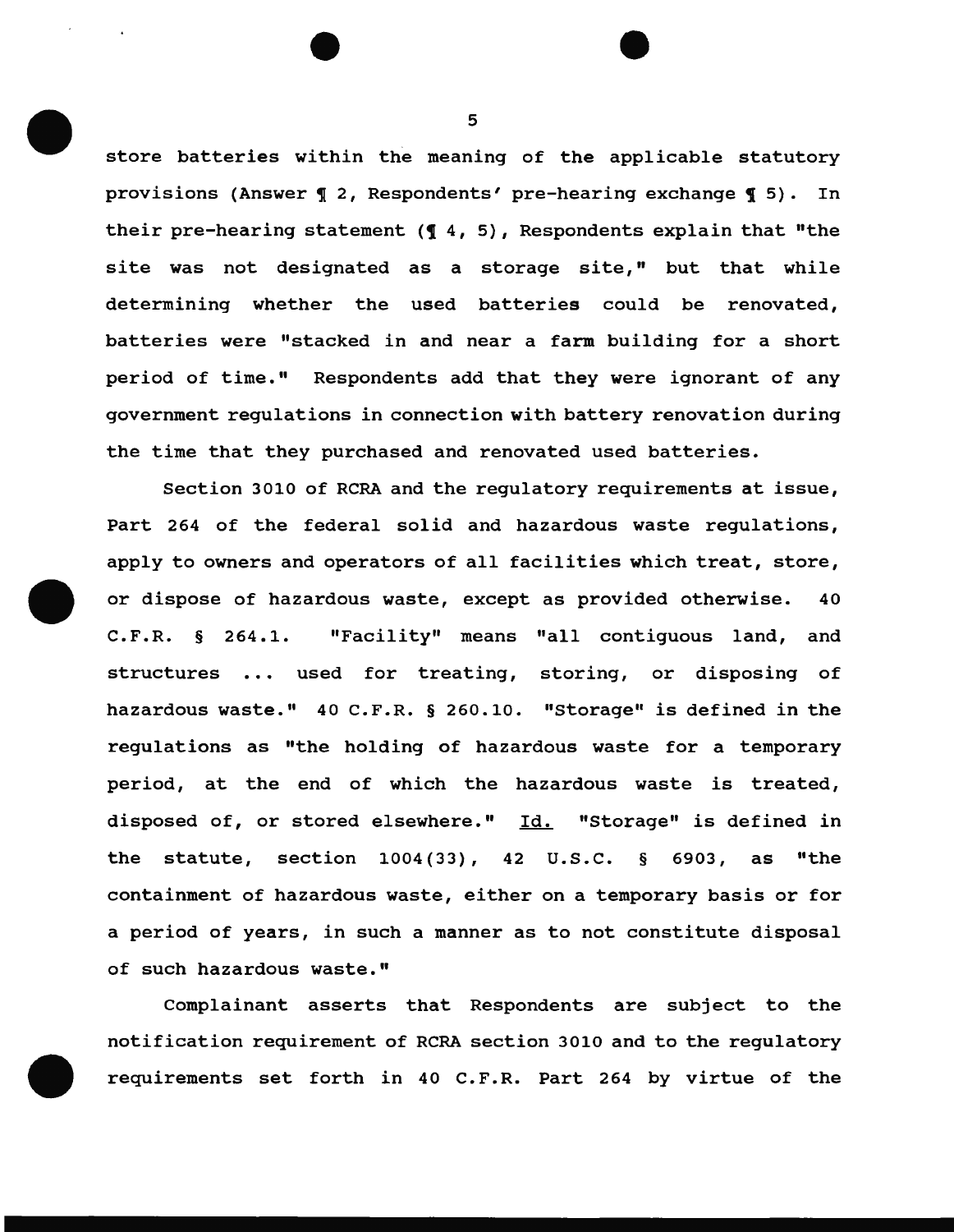provision found at 40 C.F.R. § 266.80 stating that those requirements, inter alia, apply to "persons who reclaim spent leadacid batteries that are recyclable materials." However, those requirements do not apply to " [ p] ersons who generate, transport, or collect spent batteries, or who store spent batteries but do not reclaim them."

Complainant asserts in its motion (at 4-5) (see also, its prehearing exchange statement at 7):

During David Beachy's visit to EPA Region VII offices on January 10, 1992, he said that lead-acid batteries were stored on site. (see Complainant's Exhibit #22 of the<br>Pre-Hearing Exchange). Mr. Beachy reported that Beachy reported that batteries were picked up from generators and taken to the facility for reclamation purposes. Prior to reclaiming, the batteries were stored on site. Those batteries which could not be reclaimed remained "in a pile" on site until such time as Respondents took them to a smelter for disposal. Therefore, "storage" as it is defined in RCRA took place at the facility prior to reclamation and continuously for several years for those batteries unable to be reclaimed.

It is clear from the record that Respondents reclaimed spent lead-acid batteries (Exhibits 1, 2, 3). Spent lead-acid batteries are a hazardous waste. $3/$  Respondents admit in their answer that John Beachy is an owner and operator of Kalona Battery Company, that David Beachy is an operator of Kalona Battery Company, and that Edna Beachy is an owner of the property at issue (Answer  $\{ \}$ 6, 7, 8, 19, 20, 21).



*Y* Spent lead-acid batteries are solid wastes which exhibit the characteristic of toxicity for lead. 40 C.F.R. § 261.24.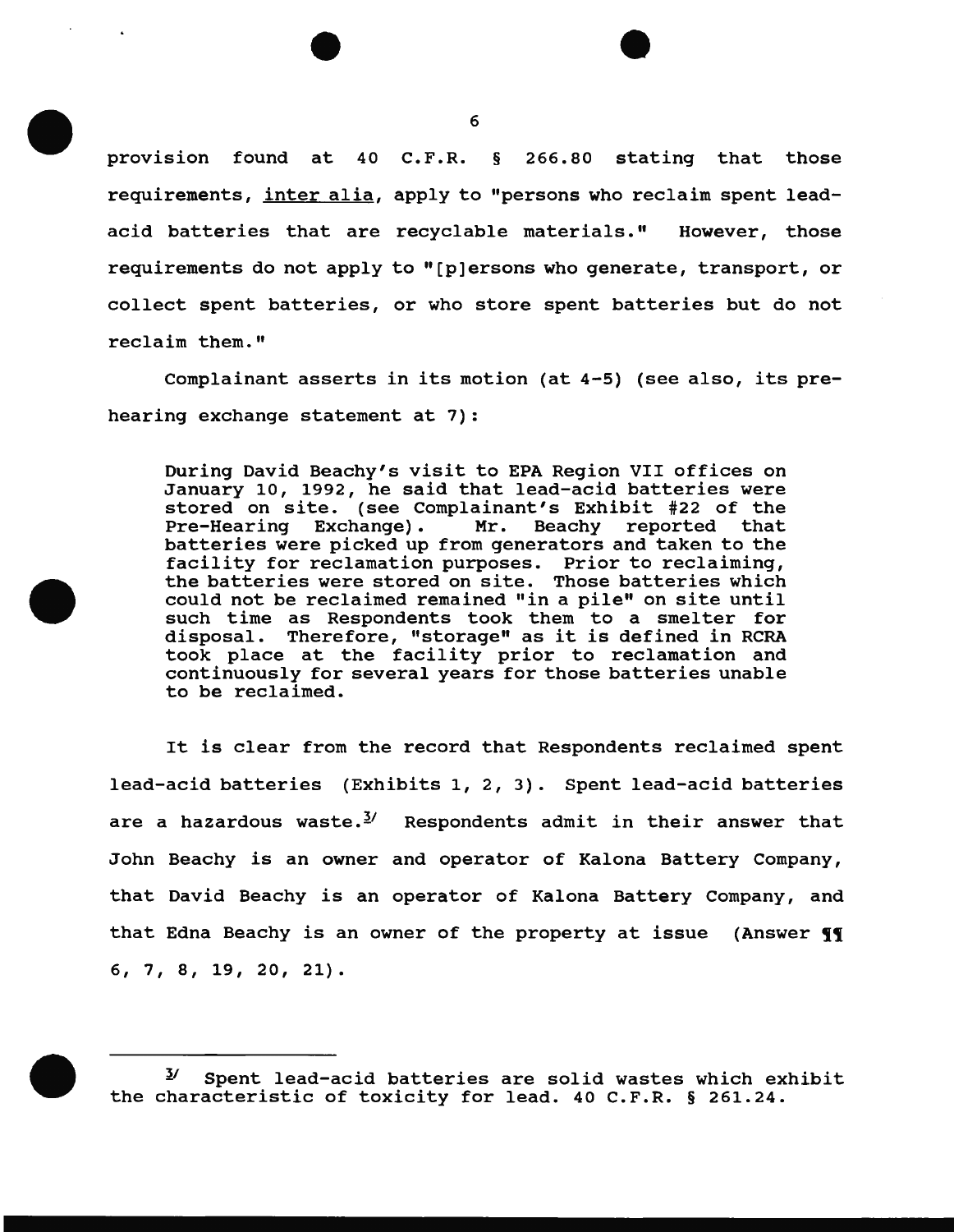The only question presented is whether Respondents have raised a genuine issue of material fact by denying that they stored the spent batteries within the meaning of the statute and regulations. stated another way, can Respondents defeat the granting of Complainant's motion by simply denying that their facility constituted a hazardous waste storage facility? Respondents have submitted no evidence in support of the denial.

Respondents also have not provided any further description of the extent of time the batteries were held on the premises. There exists in the record a handwritten document signed by John Beachy, dated August 31, 1990, statement numbered 3: "Shortest time about 1 hr. longest one week average 1 to 2 days" (Exhibit 2).

Even assuming that statement refers to the length of time that batteries were stored on the premises, and that it is true for purposes of ruling on a motion for accelerated decision, it is not sufficient to raise a genuine issue of material fact. Respondents have not pointed out how its stacking of the batteries "for a short period of time" constitutes an exception to the definition of storage, nor do I find any such exception in the statute or applicable regulations. It is clear that under the statutory and regulatory definitions (supra at 5), no particular holding period is required to constitute storage. Therefore, it can be concluded that Respondents are subject to the statutory and regulatory requirements cited in the complaint.

As to whether Respondents violated those requirements, the Complainant has submitted evidence in support of its claim that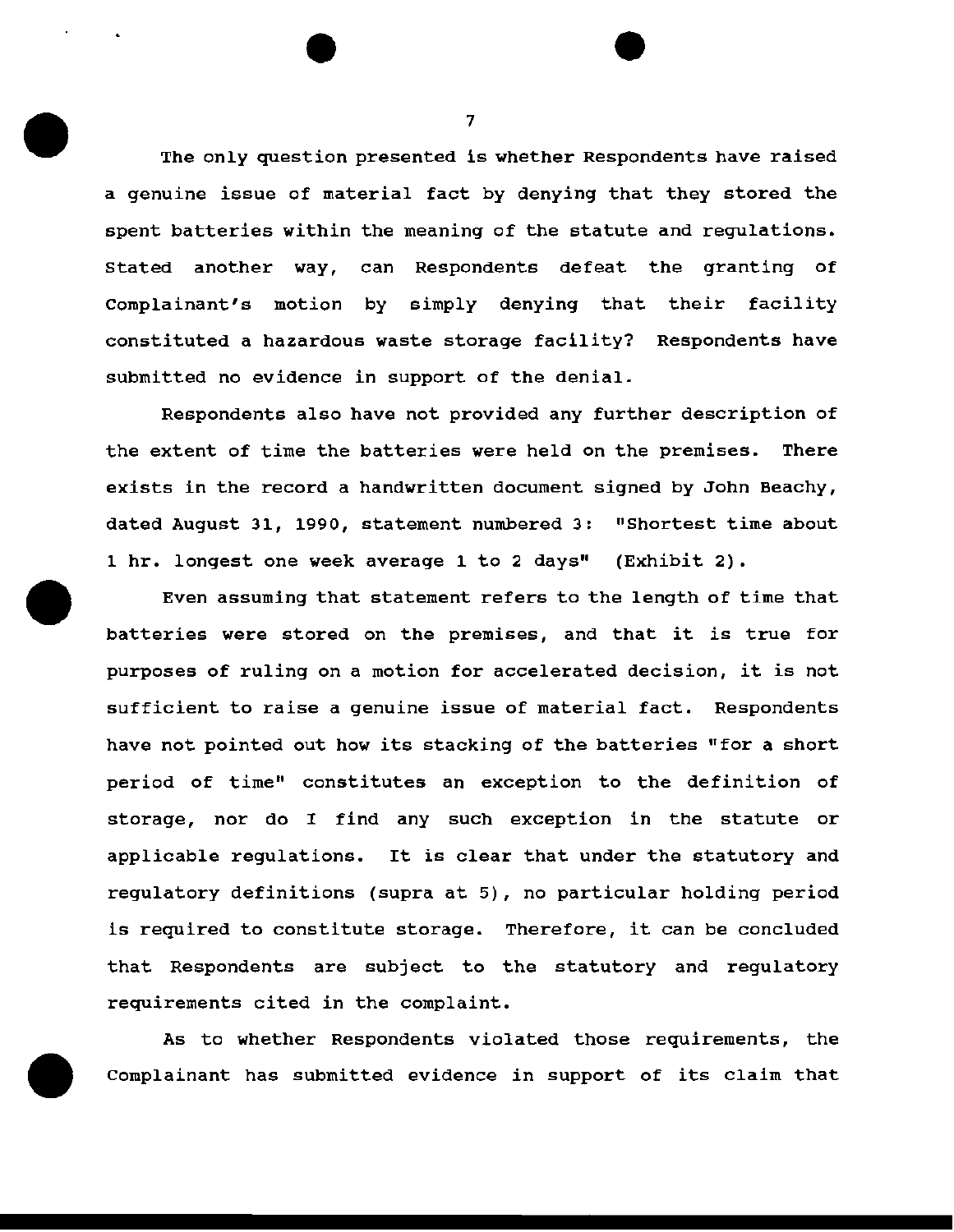Respondents did not comply with the requirements. Respondents have not asserted that they did comply, but have only generally denied the allegations in the complaint. Such general denials are insufficient to defeat a properly supported motion for summary judgment in federal court,  $\frac{1}{2}$  and similarly cannot defeat a properly supported motion for accelerated decision in this forum.

Accordingly, it is concluded that no genuine issues of material fact exist with respect to Respondents' liability for the violations alleged in the complaint, and complainant is entitled to judgment as a matter of law. Respondents are found to be in violation of section 3010 of RCRA, 42 u.s.c. §6930, for failing to file notification with EPA of hazardous waste activity, as alleged in Count I of the complaint. Respondents are further found to be in violation of 40 C.F.R. § 264.112 for failing to prepare a closure plan for the facility, in violation of 40 C.F.R. §264.113 for failing to complete closure of the facility in accordance with an EPA approved closure plan, in violation of 40 C.F.R. § 264.143 for failure to establish financial assurance for closure of the facility, and in violation of 40 C.F.R. § 264.147 for failing to demonstrate financial liability coverage for the facility for bodily injury or property damage to third parties.

Because the parties have stipulated to a penalty in the amount of \$500, Respondents will be ordered to pay a civil penalty in the amount of \$500 for the violations found herein.

 $4/$  Securities and Exchange Commission v. Bonastia, 614 F.2d 908, 914 (3d Cir. 1980); Federal Rule of Civil Procedure 56(e).